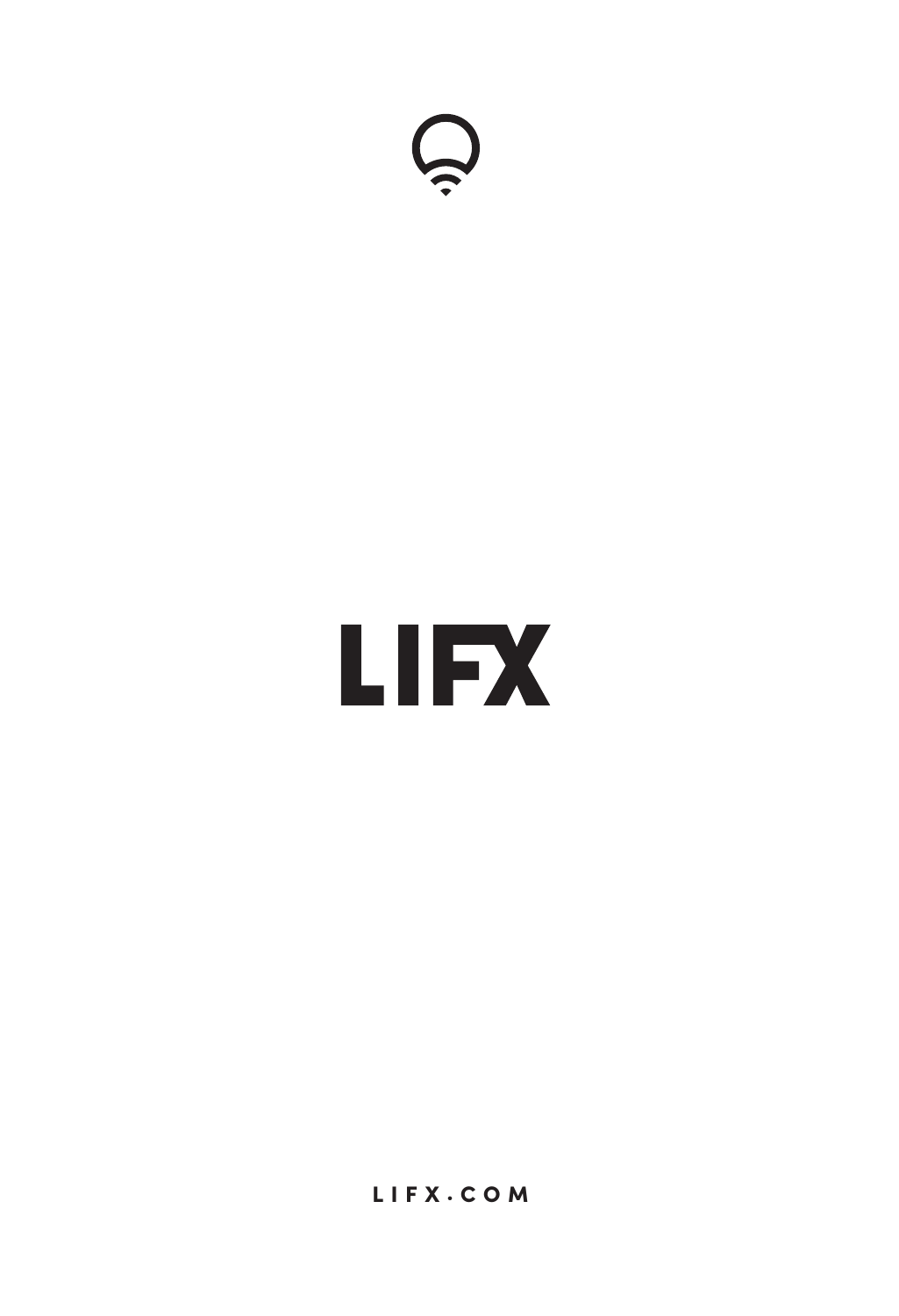# **MEET YOUR NEW LIFX®**

LIFX is color changing, Wi-Fi lighting that you control with your smartphone or tablet.

With the LIFX app you can switch your lights on and off, dim, adjust brightness and color, set different scenes and set wake up and sleep timers. You can control individual lights, rooms, or the entire house.

Even if you don't have your smartphone with you, LIFX still functions like a normal light by switching on and off with a regular light switch.

## ALL YOU NEED TO BEGIN IS...

- **A device running iOS 11.3+ or Android 4.1+**
- **A Wi-Fi Internet connection.** Wi-Fi access point must be 802.11b, g or n compliant with WPA2 security and a DHCP-configured connection available for every connected LIFX® light.
- • **The LIFX app** from your app store or at **go.lifx.co**



Simply complete the installation and setup steps on the next pages then follow the app prompts to enjoy your new lights!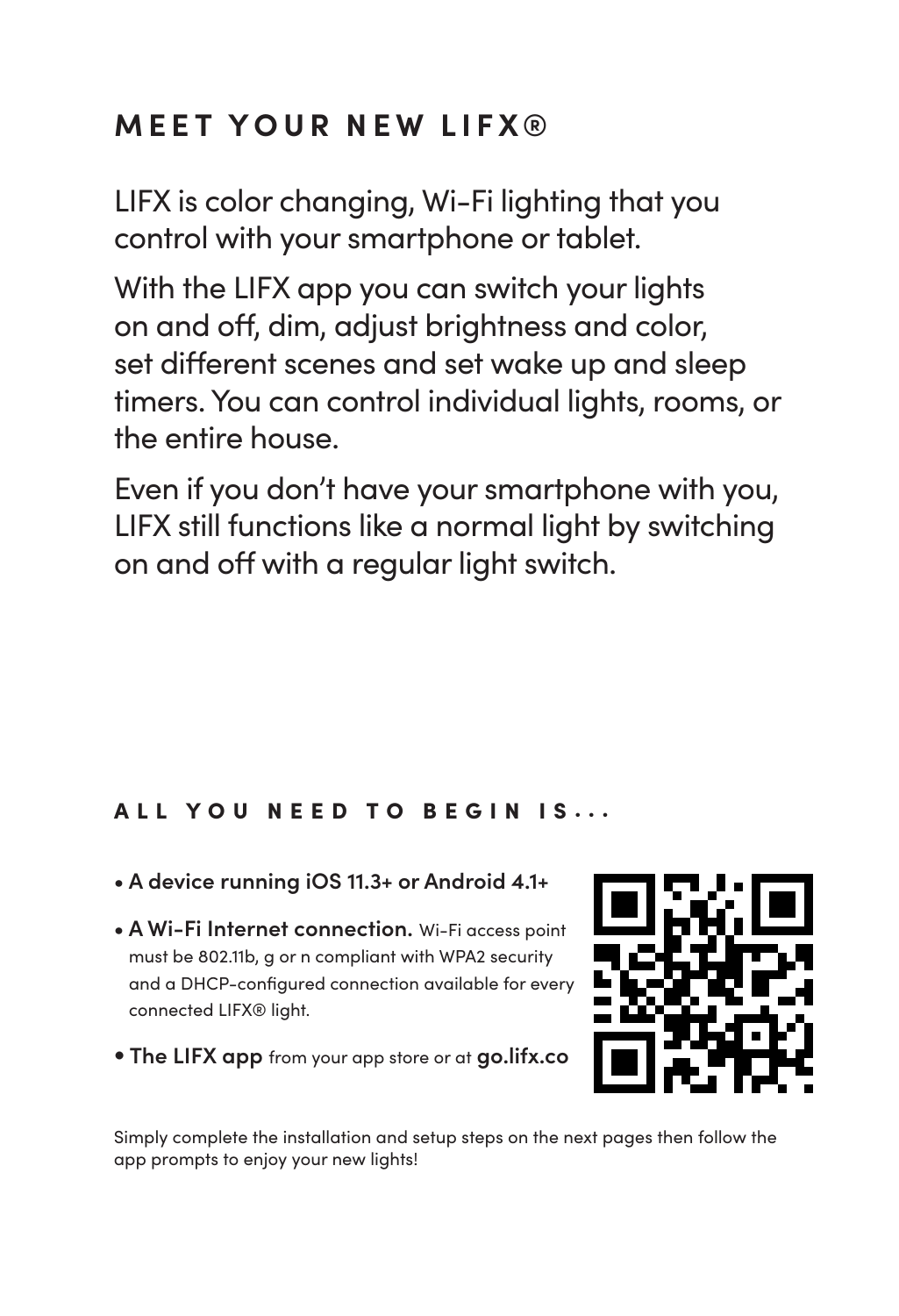# **SET-UP IS SIMPLE**



**SCREW IN SWITCH ON GET APP**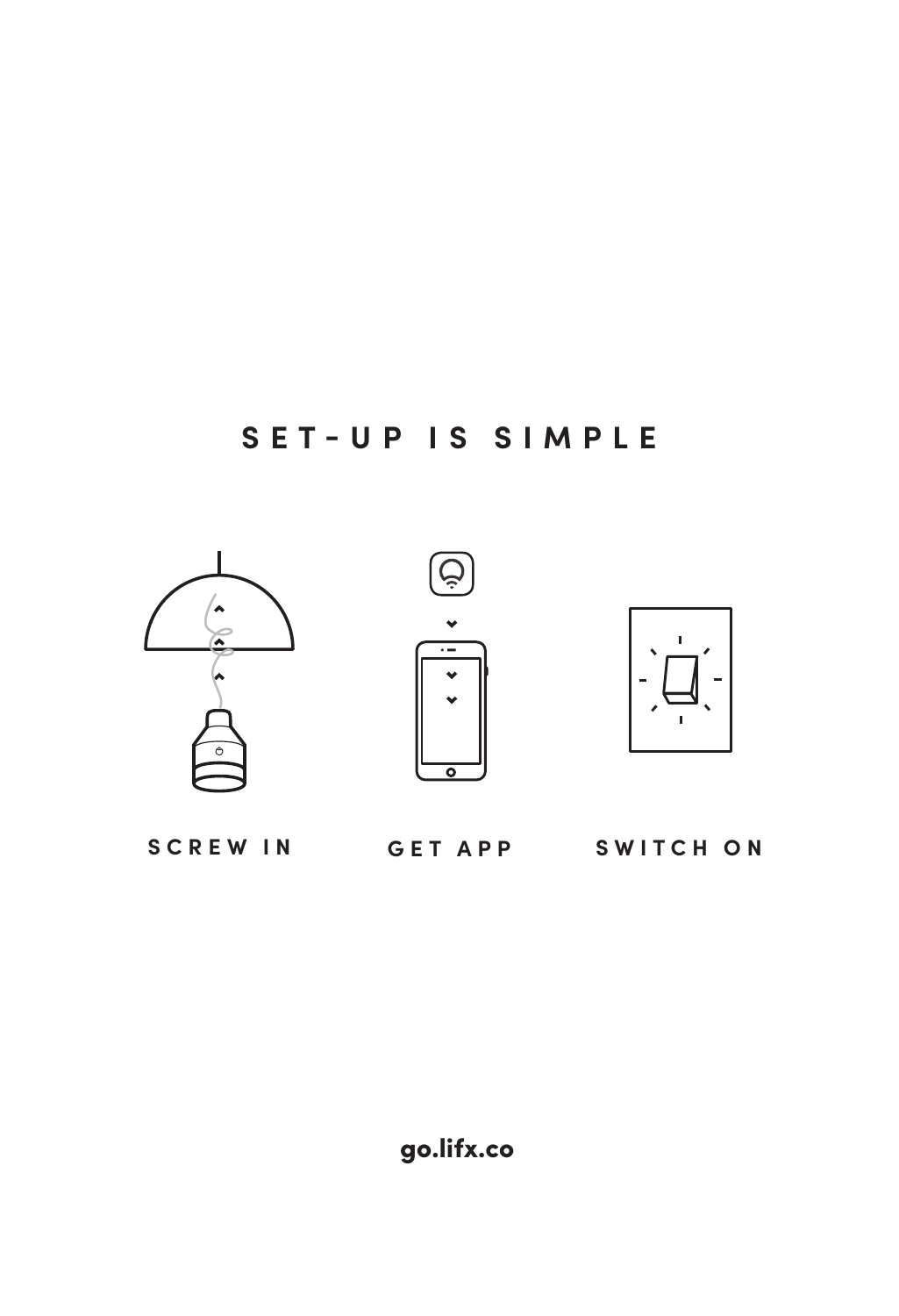# **HomeKit™**



Use HomeKit QR code on back of this manual

### **Apple HomeKit technology provides an easy, secure way to control your home's lights, doors, thermostats, and more from your iPhone®, iPad®, or iPod touch®.**

To control this HomeKit-enabled accessory, iOS 11.3 or later is recommended. An internet / data connection is required while setting up Apple HomeKit as you will need to connect your LIFX product to your Wi-Fi access point / router.

Controlling this HomeKit-enabled accessory automatically and away from home requires an Apple TV with tvOS 10.0 or later or an iPad with iOS 10.0 or later set up as a home hub.

Use of the Works with Apple HomeKit logo means that an electronic accessory has been designed to connect specifically to iPod touch, iPhone, or iPad, respectively, and has been certified by the developer to meet Apple performance standards. Apple is not responsible for the operation of this device or its compliance with safety and regulatory standards.

# Keep your user manual for the HomeKit QR code in the future.

Apple, iPhone, iPad and iPod touch are trademarks of Apple Inc., registered in the U.S. and other countries. HomeKit is a trademark of Apple Inc.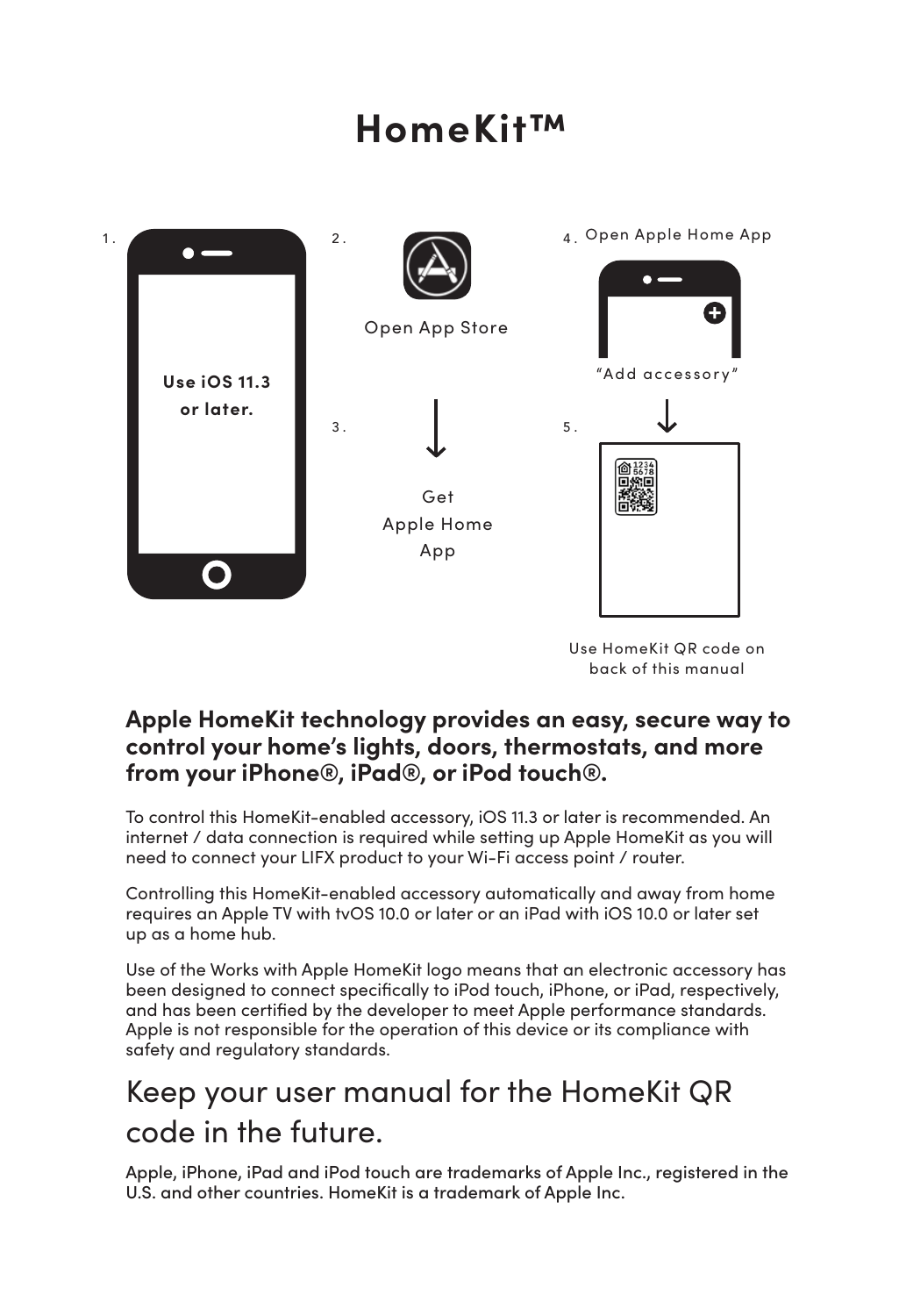## **FAQS**

#### Connectivity, setup and troubleshooting

## **• What type of WiFi do I need ?**

Like many devices, LIFX lights connect to the 2.4Ghz band of Wi-Fi not 5Ghz. If you have more than one available network on your router this could mean you are connected to 5Ghz and need to try your other network. All Wi-Fi routers have a 2.4 GHz band so if you only have one network you will be on the right one to get started.

#### **• How do I reset a light to factory settings ?**

Turn the light off and on at the switch 5 times, about one switch a second (not too fast). The lights will cycle through four colors or whites and stop on white when the reset has been successful. This is how you would remove a light from a network to then add it to a new one.

## • **I've set up a new network / changed my password, how do I re-connect my lights ?**

If you've changed your Wi-Fi password or set up a new router with a new password, you will need to reset your lights and connect them through the app as you did the first time you connected them. This is so you can assign the new, correct password for the security of each device.

## **• How do I connect other devices and services like Voice control or IFTTT ?**

This can vary depending on the service you'd like to use. You can find out about major partner products LIFX work well with at LIFX.com. For advice on connecting services you can find instructions for these at *go.LIFX.com*

Need more help? Visit the LIFX Help Center at *support.lifx.com*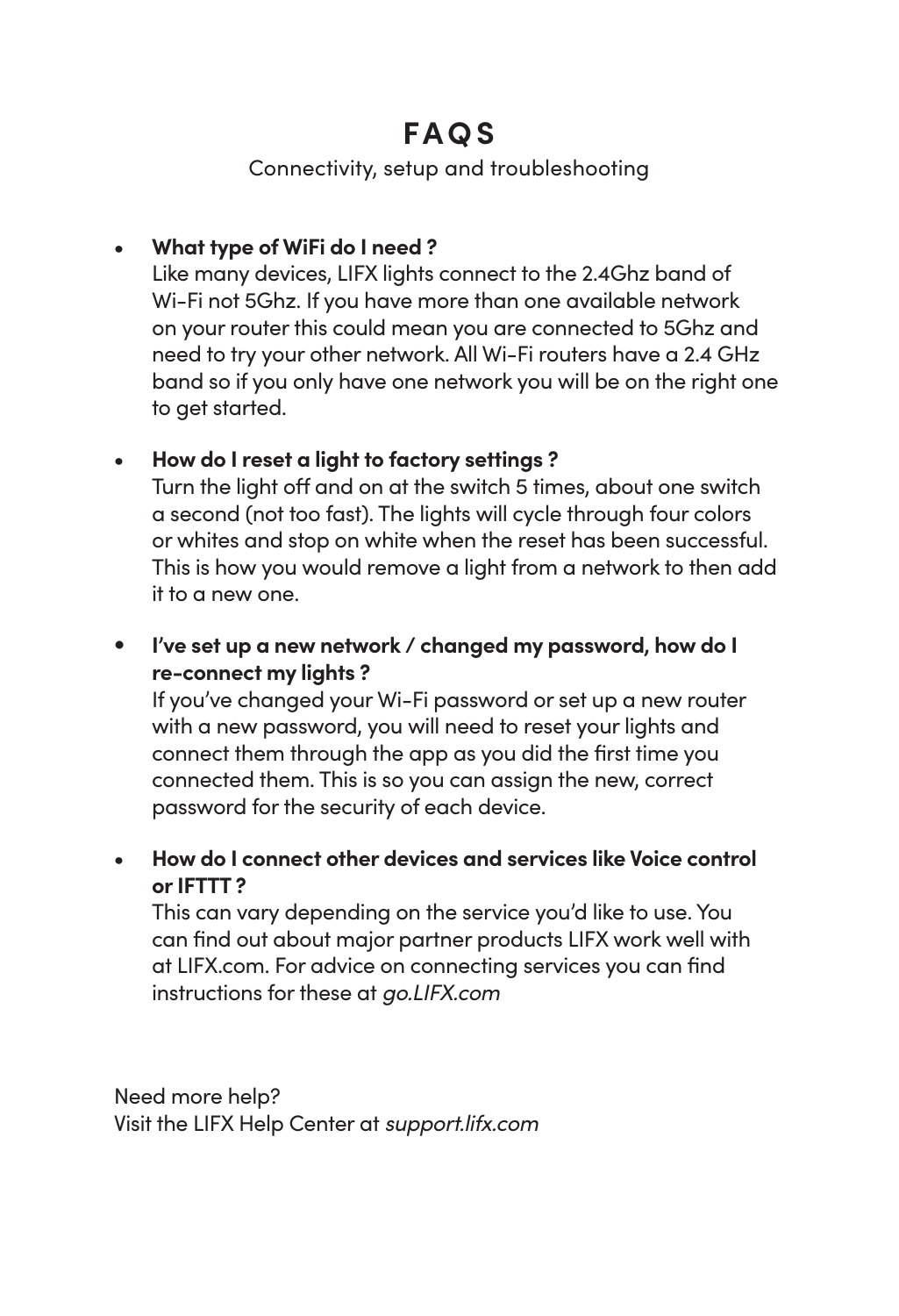#### **REGULATORY & COMPLIANCE INFORMATION**

#### **Specifications**

To see a full list of LIFX® product specifications applicable to this Product, go to www.lifx.com/compliance

#### **Certification**

LIFX® adheres to the certification requirements for various regions around the world.

To see a full list of LIFX® certifications please go to www.lifx.com/compliance to ensure LIFX® complies with the certification requirements in your region.

#### **FCC Compliance Statement U.S.**

This equipment has been tested and found to comply with the limits for a Class B digital device, under Part 15 of the FCC Rules. These limits provide reasonable protection against harmful interference in a residential installation. This equipment generates, uses and can radiate radio frequency energy and, if not installed and used under the instructions, may interfere with radio or television reception, which can be determined by turning the equipment off and on. The user is encouraged to correct the interference by one or more of the following measures:

- Reorient or relocate the receiving antenna
- Increase the separation between the equipment and the receiver
- Connect the equipment into an outlet on a circuit different from that to which the receiver is connected
- Consult the dealer or an experienced radio/TV technician for help

Changes or modifications not approved by LIFX can void the user's authority to operate the equipment.

This device complies with Part 15 of the FCC Rules. Operation is subject to the following two conditions: (1) This device may not cause harmful interference, and (2) this device must accept any interference received, including interference that may cause undesired operation. Contains FCC ID: 2AA53-LCM3

#### **EU Declaration of Conformity and Industry Canada Compliance.**

LIFX complies with all applicable EU Directives and Industry Canada Standards. This Class B RFLD complies with the Canadian standard ICES-005. Ce DEFR de la classe [\*] est conforme à la NMB-005 du Canada.

Contains IC: 11475A-LCM3. See www.lifx.com/compliance

#### **RF EXPOSURE WARNING**

This equipment must be installed and operated in accordance with provided instructions and the antenna(s) used for this transmitter must be installed to provide a separation distance of at least 20 cm from all persons and must not be co-located or operating in conjunction with any other antenna or transmitter. Endusers and installers must be provided with antenna installation instructions and transmitter operating conditions for satisfying RF exposure compliance.

This device complies with Industry Canada license-exempt RSS standard(s). Operation is subject to the following two conditions: (1) this device may not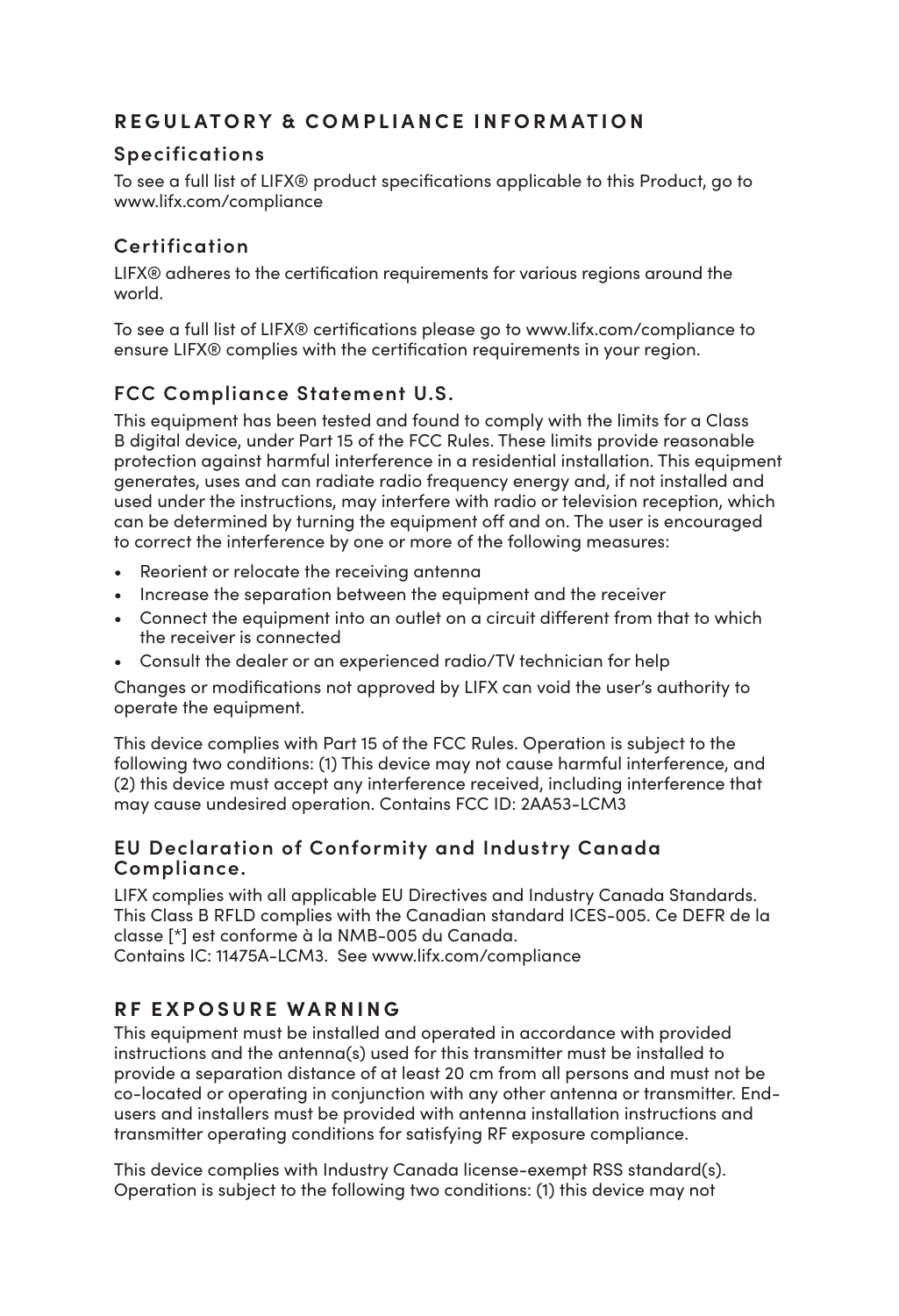cause interference, and (2) this device must accept any interference, including interference that may cause undesired operation of the device.

Le présent appareil est conforme aux CNR d'Industrie Canada applicables aux appareils radio exempts de licence. L'exploitation est autorisée aux deux conditions suivantes : (1) l'appareil ne doit pas produire de brouillage, et (2) l'utilisateur de l'appareil doit accepter tout brouillage radioélectrique subi, même si le brouillage est susceptible d'en compromettre le fonctionnement.

#### **Radiation Exposure Statement**

This equipment complies with IC radiation exposure limits set forth for an uncontrolled environment.

#### **Déclaration d'exposition aux radiations**

Cet équipement est conforme aux limites d'exposition aux rayonnements IC établies pour un environnement non contrôlé.

#### **Frequency Information**

*Frequency Range (US & Canada): 2412-2462 MHz; Frequency Range (Europe, Australia, UAE): 2412-2472 MHz; Maximum radio-frequency power transmitted: 18.75 dBm Modulation type : IEEE 802.11 b/g/n20*

#### **CHANGES & MODIFICATION**

Changes or modifications made to this device may void certification of the device. Changes or modifications made to this unit not expressly approved by the party responsible for compliance could void the user's authority to operate the equipment.

#### **RECOMMENDED INSTALLATION REQUIREMENTS**

This device should only be installed in light fittings and fixtures that are designed to accept each fitting. Lamps, fittings and fixtures that are designed to accept smaller or lower wattage light bulbs may result in the LIFX® bulb operating below its optimal capacity. For optimal performance it is recommended that LIFX® bulbs be fitted into fixtures that provide sufficient air flow through and around the bulb. It is recommended that the LIFX® bulb be installed away from other devices designed to receive or transmit radio signals. It is recommended LIFX® bulb/s be installed and operated at a minimum distance of 30 cm from the body. For lamps with a weight significantly higher than that of lamps for which they are a replacement, attention should be drawn to the fact that the increased weight may reduce the mechanical stability of certain luminaires and may impair contact making and lamp retention.

#### **INTERFERENCE**

LIFX® has been designed to minimise interference with other radio, broadcast or receiving devices. The manufacturer is not responsible for any interference caused as a result of modifications to the product or by failure to adhere to the recommendations in this document and at support.lifx.com. This device generates radio frequency energy and, if not installed in accordance with the "recommended installation requirements" may cause harmful interference to radio communication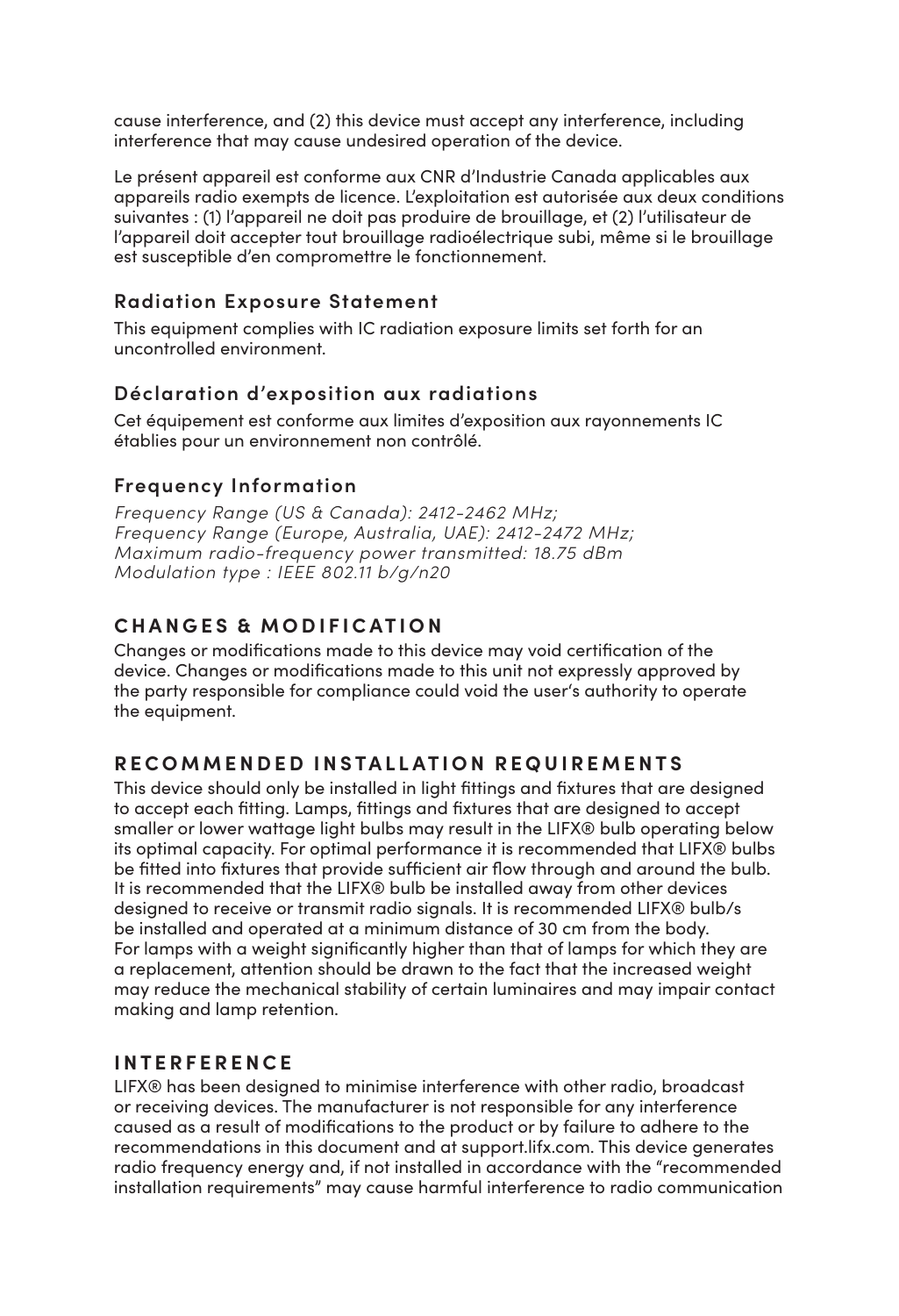devices. If the device is causing radio interference it is recommended that the user try:

- a) relocating the device to a different place;
- b) adjust the antenna on the receiving device;
- c) consult a technician experienced in radio interference.

#### **NOTICES**

- This device is not intended for use with emergency exits
- Use in open luminaire only
- Added weight of the device may cause instability of a free-standing portable luminaire
- Only use the control provided with or specified by these instructions to control this lamp. This lamp will not operate properly when connected to a standard (incandescent) dimmer or dimming control.
- Use only with a portable table luminaire that is provided with a shade

#### **LIFX® is not designed for use in:**

- Excessively hot environments (e.g. close to ovens, radiators, heaters, etc.)
- Regions or countries other than that in which the product was intended for
- Outdoor and wet areas, except where the LIFX® Product specifies that it is for both Indoor and Outdoor use

#### **WHEN USING LIFX®**

- Switch off the power supply to the socket and allow sufficient time for the bulb to cool before removing a LIFX® bulb from the fitting
- Do not open device, as this will void the warranty
- Do not clean the device when it is powered on and or connected to the light socket
- If cleaning the product, use a soft dry cloth, do not use cleaning agents
- Remove the waterproofing silicone sleeve from BR30 outdoor capable bulbs when using them indoors

#### **LIMITED WARRANTY**

#### **GENERAL**

Lifi Labs Inc. ("LIFX®") warrants the LIFX® bulb (the "Product"), and only the Product, against defects in materials and workmanship under normal use ("Defect") for a period of TWO YEARS (730 days) from the date of retail purchase by the original purchaser ("Warranty Period"). Under this Limited Warranty, if a defect arises and a valid claim is received by LIFX® within the Warranty Period, at its option and to the extent permitted by law, LIFX® will either: 1. repair the Product at no charge, using new or refurbished replacement parts --or-- 2. exchange the Product with a new or refurbished Product.

In the event of a defect, to the extent permitted by law, these are your sole and exclusive remedies. A replacement Product or part assumes the remaining warranty of the original Product or ninety (90) days from the date of replacement or repair, whichever is longer. When a Product or part of the Product is exchanged, any replacement item becomes your property and the replaced item becomes LIFX®'s property. Parts provided by LIFX® in fulfilment of its warranty obligation must be used in Products for which warranty service is claimed.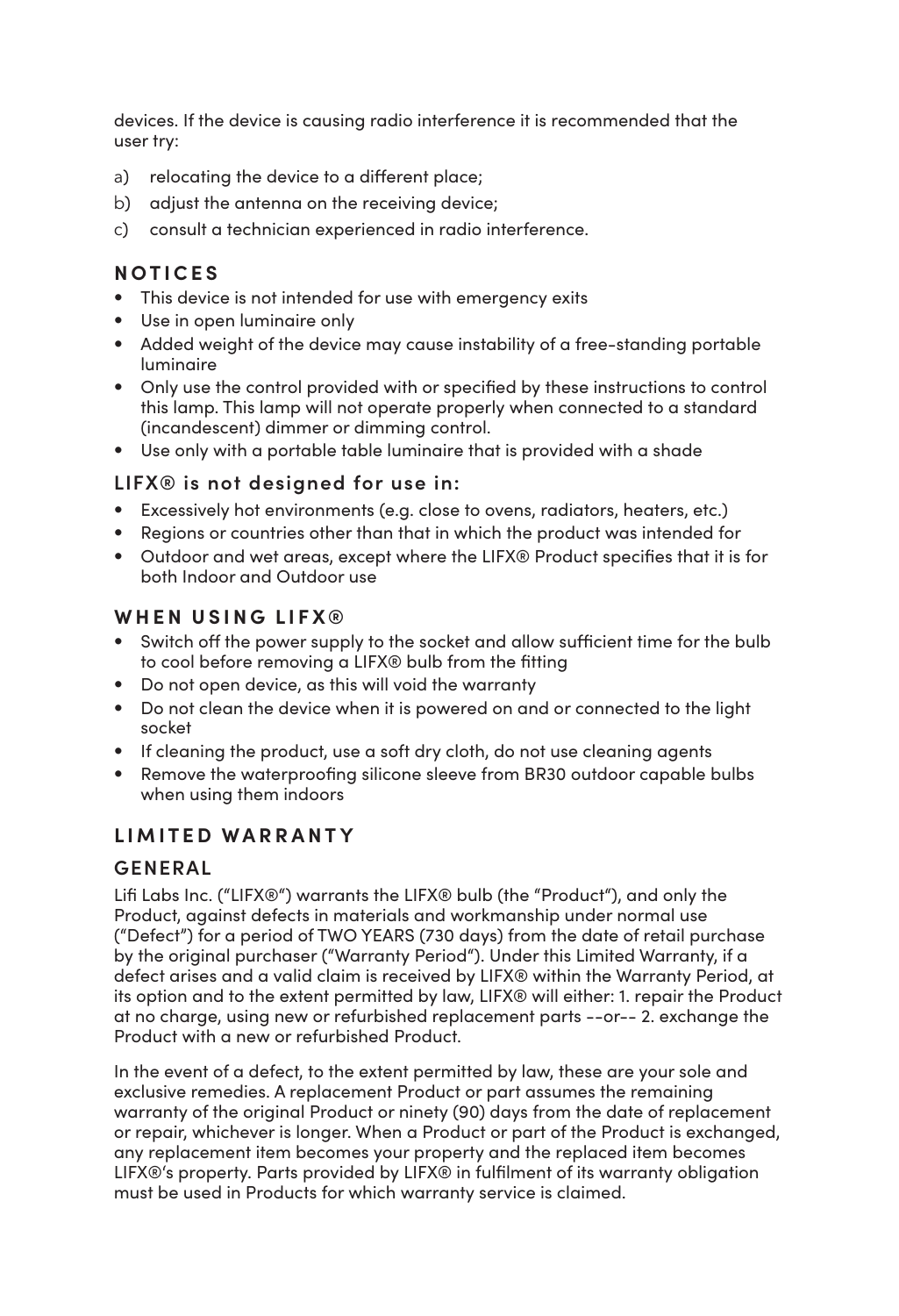#### **EXCLUSIONS & LIMITATIONS**

This Limited Warranty applies only to the Product manufactured by or for LIFX® that can be identified by the "LIFX® trademark, trade name, or logo affixed to it. The Limited Warranty does not apply to any (a) LIFX® products and services other than the Product, (b) non- LIFX® hardware product, (c) consumables (such as batteries), or (d) software, even if packaged or sold with the Product or embedded in the Product. Refer to the licenses accompanying the software for details of your rights with respect to its use. LIFX® does not warrant that the operation of the Product will meet your needs or requirements or be uninterrupted or error free. LIFX® is not responsible for damage arising from failure to follow instructions relating to the Product's use or from failures resulting from inadequate electrical supply or internet access. This warranty does not apply to a Product or part of the Product that has been altered or modified (e.g. to alter functionality or capability) by anyone who is not a representative of LIFX® or if the Product is inserted or installed in a casing not provided by LIFX®. In addition, this Limited Warranty does not apply to Defects or damage caused by (a) use with non-LIFX® products; (b) accident, abuse, misuse, flood, fire, earthquake or other external causes or abnormal conditions; (c) operating the product outside the permitted or intended uses or conditions described by LIFX® or with improper voltage or power supply; or (d) service (including upgrades and expansions) performed by anyone who is not a representative of LIFX®. Recovery and reinstallation of software programs and user data are not covered under this Limited Warranty. This Limited Warranty does not cover the cost of returning the Product to LIFX®; this is your responsibility. No LIFX® reseller, agent, or employee is authorized to make any modification, extension, or addition to this Limited Warranty. If any term is held to be illegal or unenforceable, the legality or enforceability of the remaining terms shall not be affected or impaired.

#### **EXCLUSIVE WARRANTIES**

THE WARRANTIES SET FORTH HEREIN ARE THE EXCLUSIVE WARRANTIES PROVIDED BY LIFX®, AND EXCEPT TO THE EXTENT PROHIBITED BY APPLICABLE LAW, ALL OTHER WARRANTIES, WHETHER EXPRESS OR IMPLIED WARRANTIES (INCLUDING WARRANTIES OF MERCHANTABILITY, FITNESS FOR A PARTICULAR PURPOSE AND NON INFRINGEMENT) ARE HEREBY EXCLUDED.

#### **LIMITATION OF DAMAGES**

EXCEPT TO THE EXTENT PROHIBITED BY APPLICABLE LAW, LIFX® SHALL NOT BE LIABLE FOR ANY INCIDENTAL, INDIRECT, SPECIAL, OR CONSEQUENTIAL DAMAGES RESULTING FROM ANY USE OF THE PRODUCT OR BREACH OF EXPRESS OR IMPLIED WARRANTY OR CONDITION, OR UNDER ANY OTHER LEGAL THEORY. LIFX®'S LIABILITY FOR DAMAGES RESULTING FROM ANY USE OF THE PRODUCT OR BREACH OF EXPRESS OR IMPLIED WARRANTY OR CONDITION, OR UNDER ANY OTHER LEGAL THEORY WILL BE LIMITED TO THE ORIGINAL COST PAID FOR OF THE DEFECTIVE PRODUCT.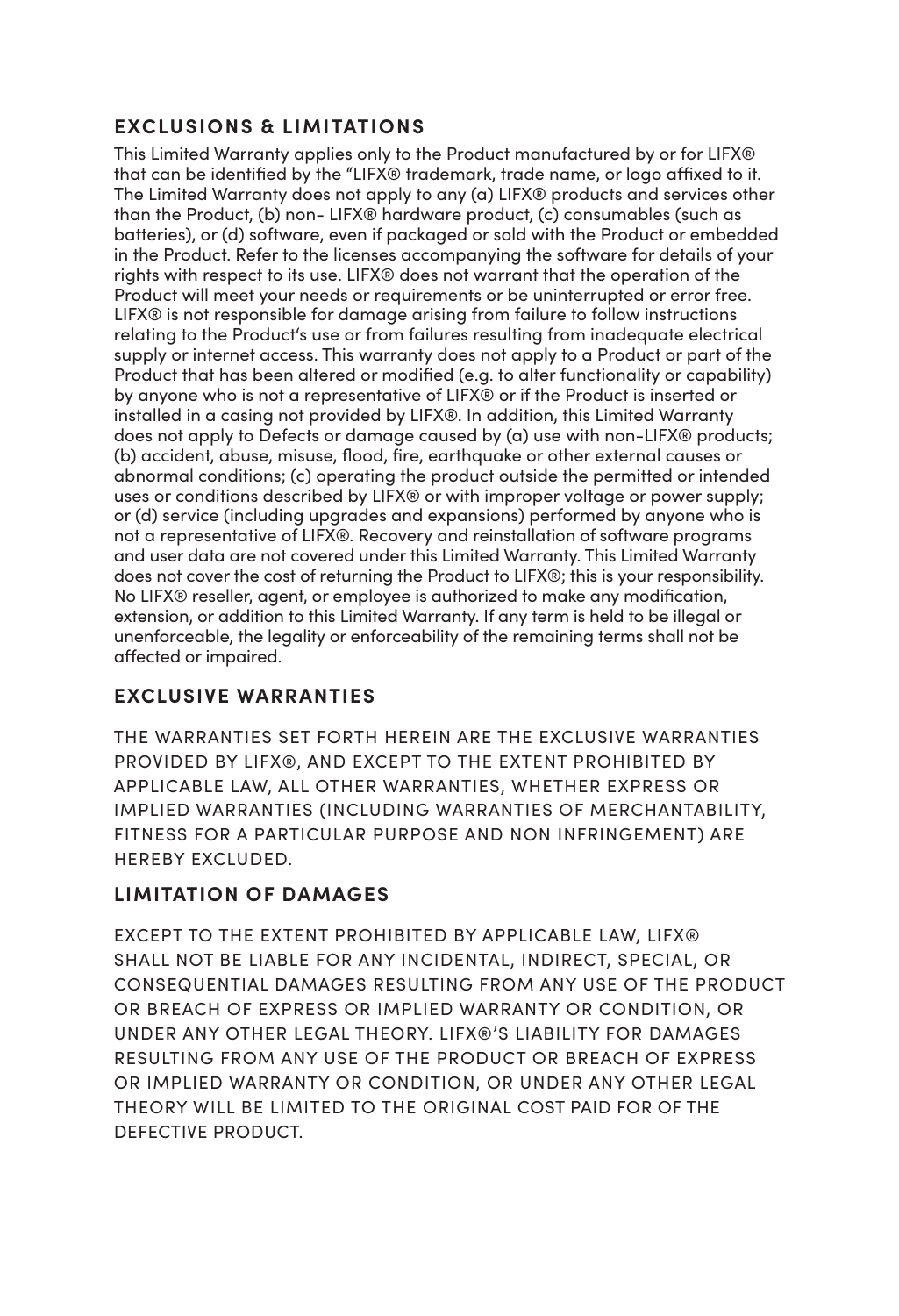#### **CONSUMER PROTECTION**

Some states do not allow the exclusion or limitation of incidental or consequential damages, or allow limitations on how long an implied warranty lasts, so the above limitations or exclusions may not apply to you. This warranty gives you specific legal rights, and you may also have other rights that vary by state to state.

#### **GOVERNING LAW AND ARBITRATION**

This Limited Warranty shall be governed by the laws of the State of California without giving effect to any conflict of laws principles that may provide the application of the law of another jurisdiction and without regard to the Convention on Contracts for the International Sale of Goods. Any claim or dispute in connection with this Limited Warranty shall be resolved in a cost effective manner through binding non appearance based arbitration. The arbitration shall be initiated through an established alternative dispute resolution provider mutually agreed upon by the parties. The alternative dispute resolution provider and the parties must comply with the following rules: a) the arbitration shall be conducted by telephone, online and/or be solely based on written submissions, the specific manner shall be chosen by the party initiating the arbitration; b) the arbitration shall not involve any personal appearance by the parties or witnesses unless otherwise mutually agreed by the parties; and c) any judgement on the award rendered by the arbitrator may be entered in any court of competent jurisdiction. If the foregoing arbitration clause does not apply for any reason, you agree to submit to the personal jurisdiction of the state courts located within San Francisco County, California and the federal courts in the Northern District of California for the purpose of litigating all such claims or disputes, which courts shall have exclusive jurisdiction of such claims or disputes. Notwithstanding the foregoing, LIFX® may seek injunctive or other equitable relief to protect its intellectual property rights in any court of competent jurisdiction.

#### **AUSTRALIAN CONSUMER LAW**

Our goods come with guarantees that cannot be excluded under the Australian Consumer Law. You are entitled to a replacement or refund for a major failure and compensation for any other reasonably foreseeable loss or damage. You are also entitled to have the goods repaired or replaced if the goods fail to be of acceptable quality and the failure does not amount to a major failure.

*Lifi Labs Management Pty Ltd PO Box 4048, RICHMOND EAST, VIC 3121 PH +1 877-393-7618 or for more information visit go.LIFX.co*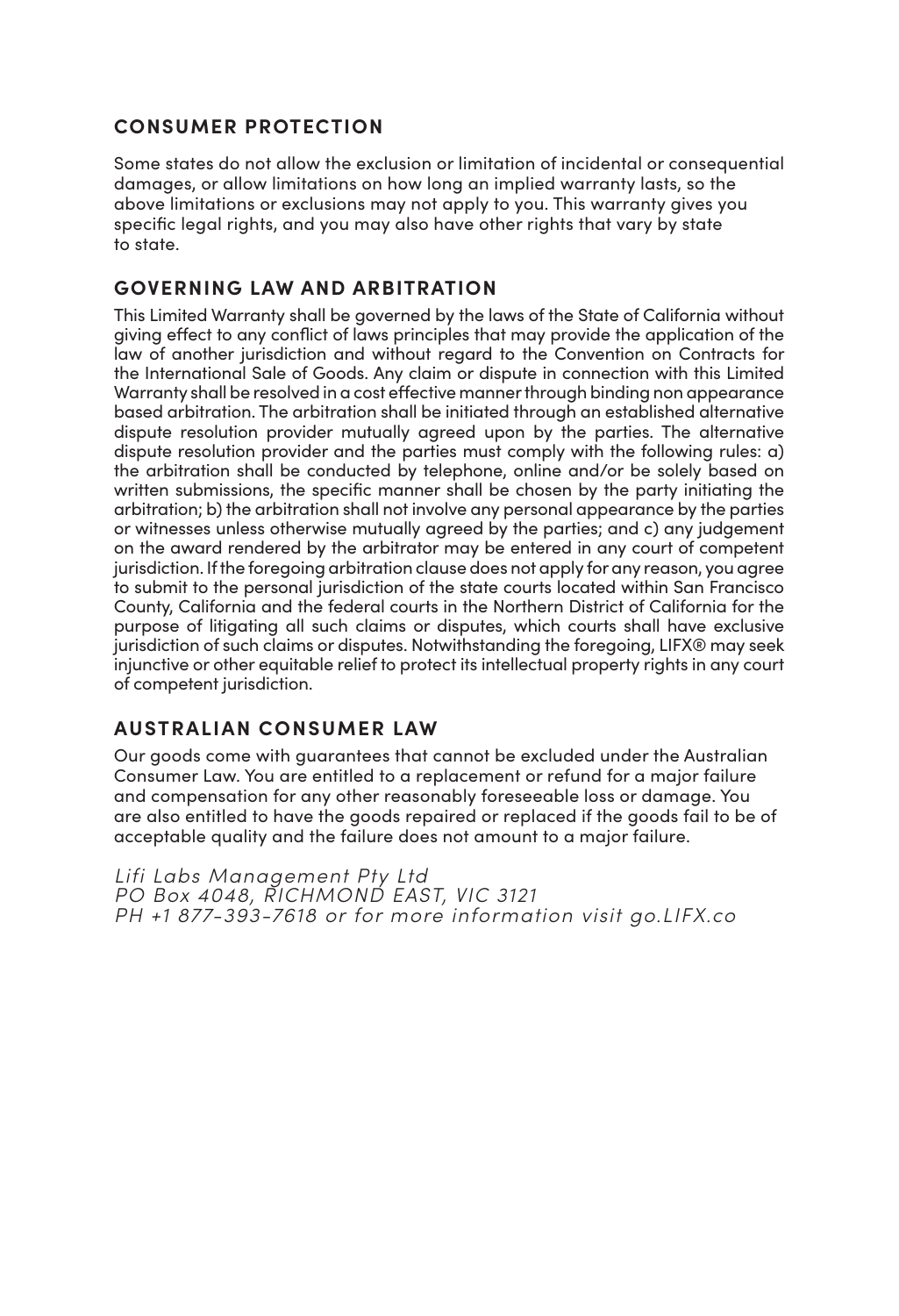#### **CHROMATICITY CO-ORDINATES OF COLORED LIGHT**

 $x < 0.270$  or  $x > 0.530$ 

 $y < -2$ , 3172  $x^2 + 2$ , 3653  $x = 0$ , 2199 or  $y > -2$ , 3172  $x^2 + 2$ , 3653  $x - 0.1595$ 

**P R O D I LCT D I M EN S LONS (LxWxH) :** 

**A19: 70 x 70 x 140 mm 2.76 x 2.76 x 5.50 in**

**BR30: 102 x 102 x 155 mm**

**4.03 x 4.03 x 6.09 in**



#### **E Q U I P M E N T**

This symbol on the product indicates that this product shall not be treated as household waste. Instead it shall be sent to the applicable collection point for the recycling of electronic equipment. By ensuring this product is disposed of correctly, you will help prevent potential negative consequences for the environment and human health. For more information about the recycling of this product, please contact your local city office.





Not suitable for use under dust and moisture.

© 2018 LIFX (LIFI LABS INC.) All rights reserved.

Visit go.lifx.com for additional languages. Allez sur go.lifx.com pour votre langue. Per la tua lingua, visita go.lifx.com. Besuchen Sie go.lifx.com für Ihre Sprache. Visite go.lifx.com para o seu idioma.

LIFI LABS INC. is the exclusive owner of rights and interests in and to the mark LIFX, the LIFX logo and The light bulb reinvented.

**Covered by patents: www.lifx.com/patents**